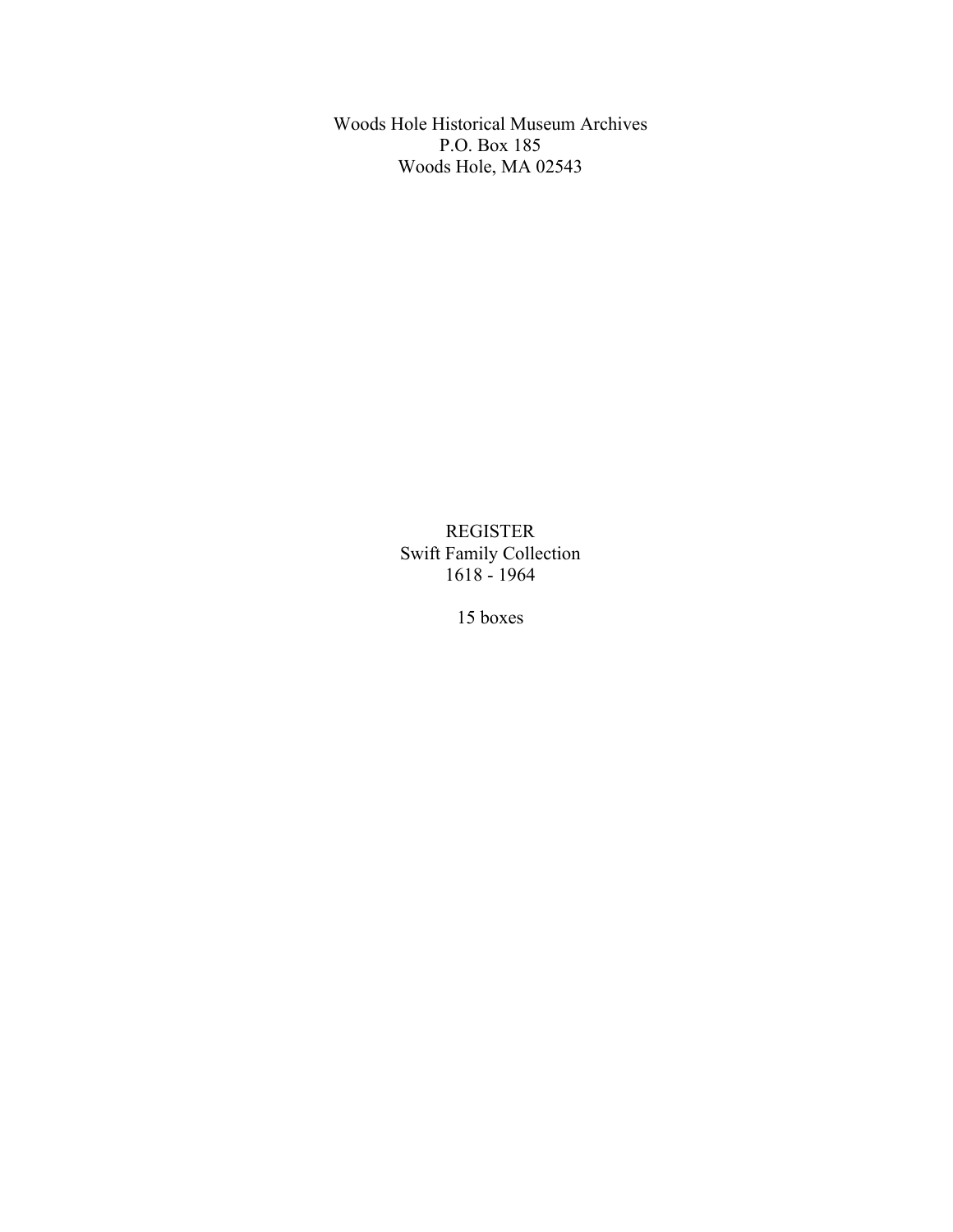# **SWIFT FAMILY COLLECTION SCOPE AND HISTORY**

From the original Register: (no date)

Scope Note:

"The papers in this collection cover the period ca. 1852-1959 and consist of personal papers of Ezekiel Eldred Swift, Jr. (1827-1909), carpenter; his son Edward Ellsworth Swift (1861-1964), cabinet-maker, carpenter and boat builder; and business records of the firm of E.E. Swift & Son, active as contractors and builders in Woods Hole from 1875-1900. Included also are biographical, genealogical and miscellaneous materials relating to other members of the Swift family: Frances E.; Helon, brother of Edward; Lucy T.; May (sister of Edward?); Thomas L.; William; and founders of the packing firm of Swift & Co.

"Edward E. Swift built two Woods Hole spritsail boats before the turn of the century. The researcher is referred to the Woods Hole Spritsail Collection for correspondence and plans of these boats."

## **SCOPE – 2015 Register**

*NOTE: For the re-working and re-housing of this collection in 2015, in Box 1 the arrangement of the original folders and groups has been changed. Genealogy, which was put at the rear of the box, has been moved to the first group of folders. This subject is usually the initial subject in a family history collection.*

*The day books originally in Box 1 have been shifted to Box 1A, where they can be protected and housed on their own. Day Book of 1876-1878 is fragile and the cover is shedding leather.*

The original register implies that the collection has only to do with the Woods Hole branch of the Swift family but there are very important papers which relate to the Falmouth branch of the family, the branch which built the Bar Neck Wharf and its whaling ships from 1828 to the 1850s. They were wealthy investors and ship owners, not builders and carpenters.

There is also material on Swift & Company (meat packers) founded by Sagamore resident Gustavus Swift. The relationship to the Falmouth and Woods Hole Swifts is unknown.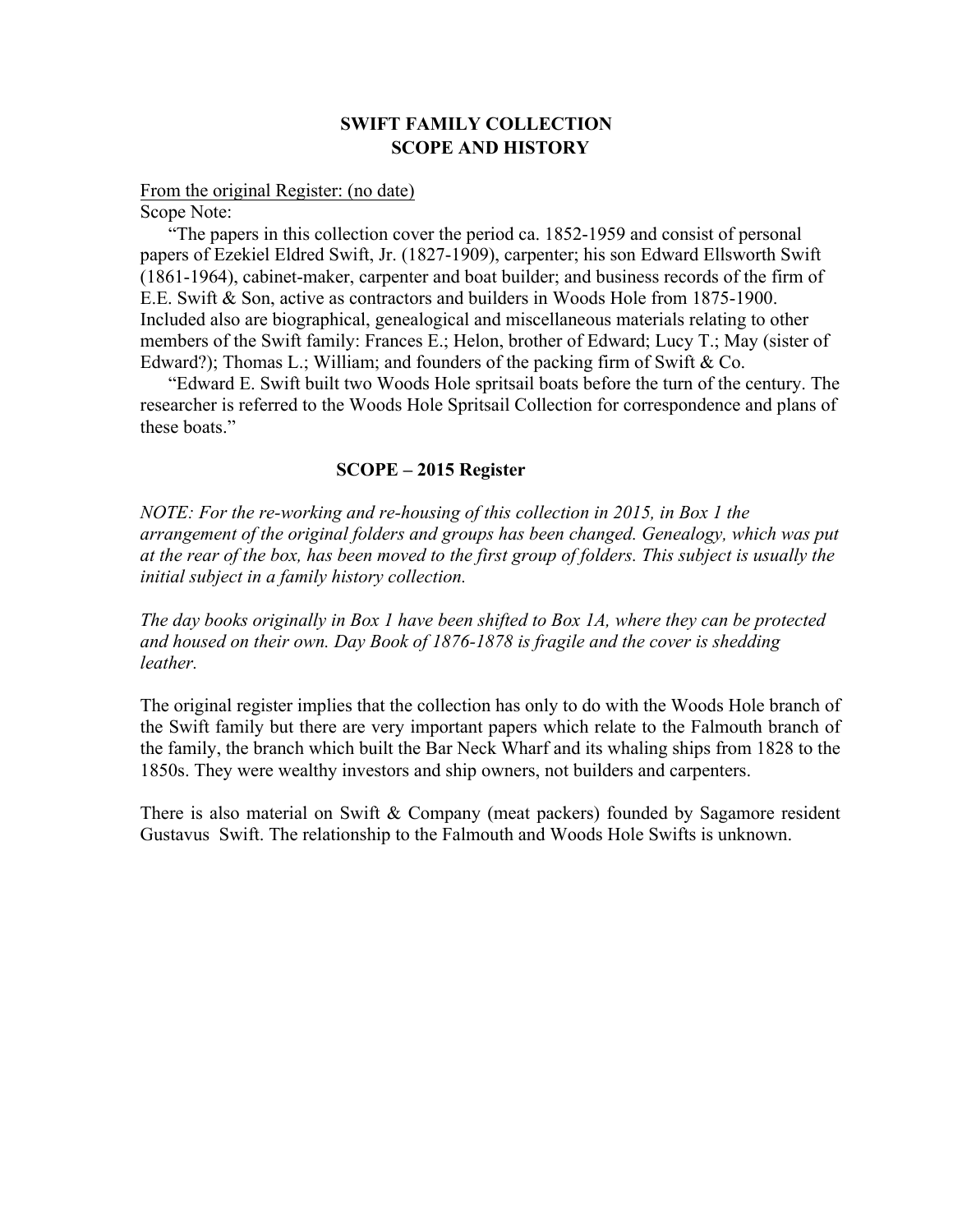## **SWIFT FAMILY COLLECTION**

# **BOX 1**

# Genealogy:

- 1-1. Swift family genealogy report, Descendents of William Swift (Family Tree Maker),  $1618 - 1993 -$  to date
	- 1-1a. Typewritten list. Family of Ezekiel Eldred Swift, Jr.
	- 1-1b. Typewritten list. Family of Reuben Swift.
	- 1-1c. Material from Sam Cahoon Collection on Swift genealogy.
- 1-2. Booklets. Library of Cape Cod History and Genealogy. William Swift and Descendents to the  $6<sup>th</sup>$  Generation by Eben Swift, 1923. 2 copies.

## Ezekiel Eldred Swift, Jr.(1827-1909):

- 1-3. Miscellaneous bills rendered to and written from Ezekiel E. Swift, 1852-1895
- 1-4. Tax Bills rendered to Ezekiel E. Swift and Estate of Ezekiel E. Swift, 1860-1912.
- 1-5. Receipts of Ezekiel E. Swift for Marine Lodge dues, 1888-1904.
- 1-6. Receipts of Ezekiel E. Swift for Post Office box rentals, 1888-1904, n.d.
- 1-7. Receipts for contributions to the Church of the Messiah, 1897-1903.
- 1-8. Funeral and obituary of Ezekiel E. Swift, 1909.
	- a. Bill from Wm. C. Davis & Co. for funeral expenses for Ezekiel E. Swift, 1909.
	- b. Newsclipping. Obituary of Ezekiel E. Swift, 1909 (poor xerox copy).
- 1-9. Bills rendered to the Estate of Ezekiel E. Swift, 1909-1912.
- 1-10. Miscellaneous receipts and ephemera.

# Edward Ellsworth Swift ("Eddie") (1861-1964):

- 1-11. Autograph book, c. 1878-1886
- 1-12. Tax Bills rendered to Edward E. Swift, c. 1883-1911.
- 1-13. Correspondence to Swift & Co. and Edward E. Swift, 1887-1955 and n.d. including envelopes.
- 1-14. Certificate of confirmation, Edward Ellsworth Swift, 1888.
- 1-15. Bills rendered to and from Edward E. Swift, 1895-1959.
- 1-16. Receipts for contributions to the Church of the Messiah, 1897-1904, from Jotham Howes
- 1-17. Receipt from Woods Hole Village Cemetery, 1909
- 1-18. Notice for Edward E. Swift to serve as a traverse juror, Barnstable Superior Court, 1919.
- 1-19. Bills written from Edward E. Swift to the Woods Hole Public Library, 1925-1938
- 1-20. Cash book of Edward E. Swift, 1926-1935.
- 1-21. Bill and Letter from Edward E. Swift to Professor Bert Little, 1943. *Written to "Bob" Little.*
- 1-22. Photograph. Color print of photo of Edward E. Swift seated in chair, 1943.
- 1-23. Miscellaneous ephemera, membership cards, war ration books (1942),  $19<sup>th</sup>$  century 1942.
- 1-24. Newsclipping. Clipping featuring Falmouth, including Eddie Swift, *Boston Herald*, July 29, 1946.